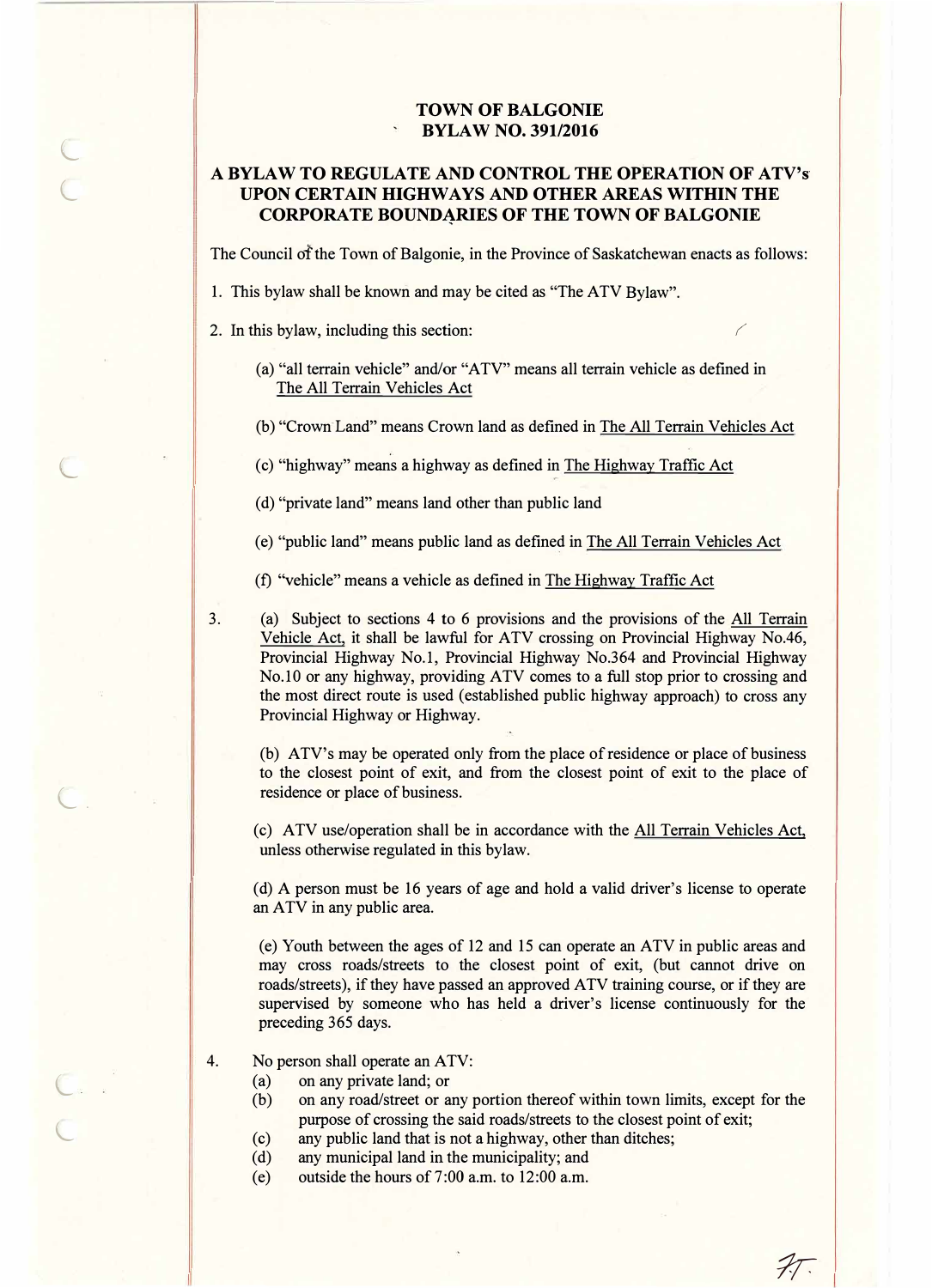- 5. No person shall operate an ATV at a speed greater than twenty (20) kilometers per hour.
- 6. It shall be lawful to operate an ATV on a highway during an emergency when all other vehicular traffic is unable to travel on said highway due to snow or weather conditions.
- 7. No stunting or modified exhaust machines permitted.

 $\epsilon$ 

L

L

L

 $\|$ 

II

L

 $\subset$ 

 $\subset$ 

- 8. Every person operating an all terrain vehicle on a highway, wh�ther the travelled or untravelled portion of it or any public land shall produce proof of financial responsibility as required by Section 14 of the All Terrain Vehicles Act to any Peace Officer requesting that proof either at the time of the request or within 48 hours, or any longer period of time as the Peace Officer may allow, at any time and place that may be designated by the peace office making the request.
- 9. Every person operating an all terrain vehicle for which operation, a driver's license is required by the All Terrain Vehicles Act, shall produce his/her driver's license or receipt when requested to do so by a Peace Officer, either at the time of the request or within 48 hours after that time, at any time and place that may be designate by the Peace Officer making the request.
- 10. Any member of the Royal Canadian Mounted Police (R.C.M.P.), any Peace Officer appointed pursuant to the Highway Traffic Act are hereby authorized to remove and impound or store any all terrain vehicle that does not comply to impounded or stored shall be released to the owner of the vehicle on payment of the cost of removal and impounding or storage (as specified by authorized agent) within a period of 90 days after the date of removal of the all terrain vehicle.
- 11. If payment is not made within the 90 day period, then the authorized agent may recover the cost of removing and impounding or storing the all terrain vehicle through either a court action against the owner of the all terrain vehicle or by sale of the all terrain vehicle. All terrain vehicles impounded or stored for 90 days or more pursuant to this bylaw shall be deemed to be lost or unclaimed personal property in accordance with Section 8(2)(h)(j) of *The Municipalities Act.*
- 12. The cost of any legal action, shall also be recoverable by the Town from the owner of the all terrain vehicle.
- 13. The owner of the ATV is liable for a contravention of any provision of this bylaw in connection with the operation of the ATV, unless he can provide proof to the R.C.M.P. that at the time of the offence the ATV was not being operated by him nor by any other person with his consent.
- 14. The provisions of this bylaw shall not apply to: (a) a member of the R.C.M.P., Conservation Officer, Auxiliary Police Officer or Bylaw Enforcement Officer/ Authorized Agent, if applicable, while exercising his duties as an officer of the law.

(b) the use of ATV's during a declaration of a local emergency within the Town.

*9r-*

( c) special events by the approval of Town Council.

( d) utility use on personal property (snow removal, landscaping).